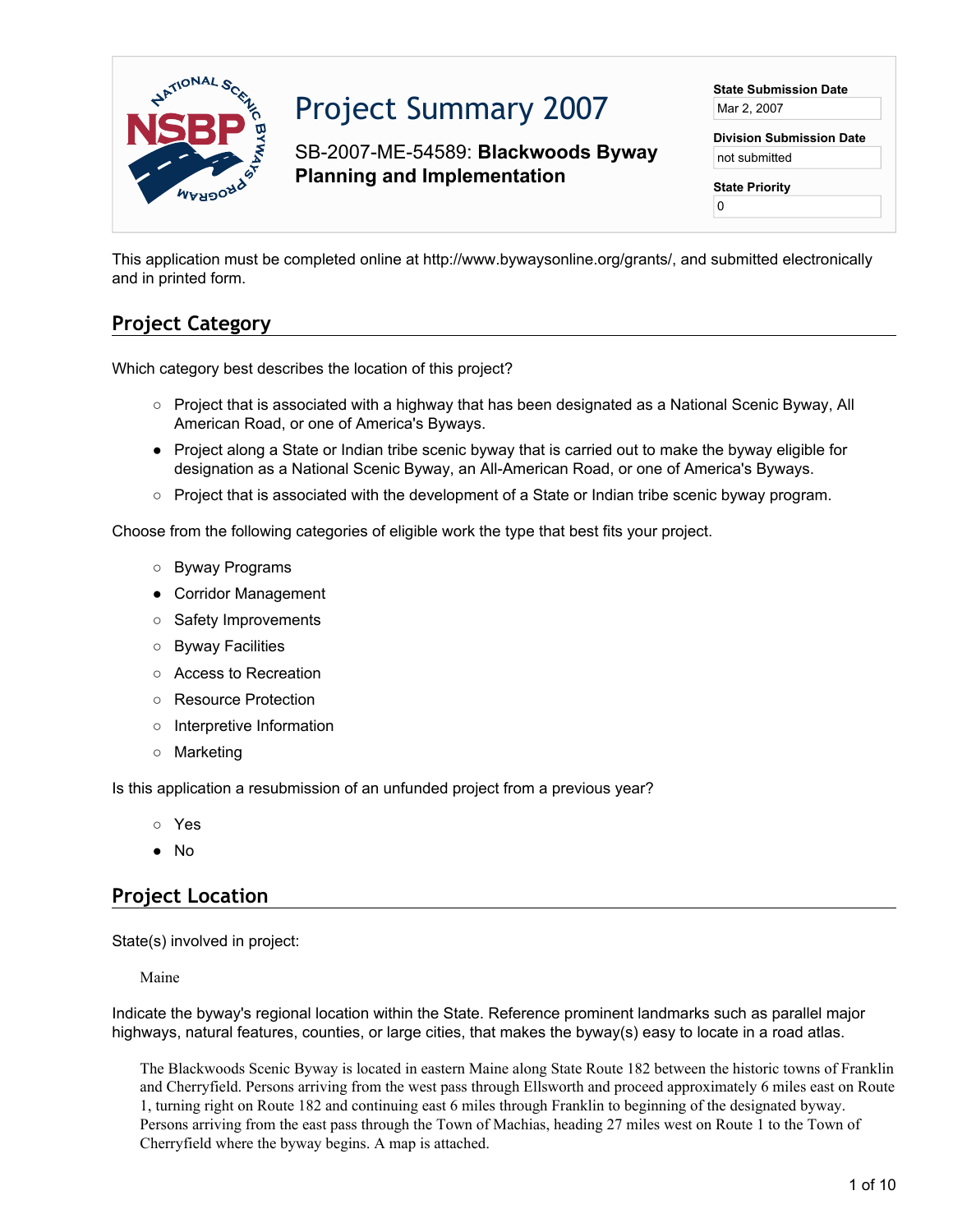Briefly describe the project's location(s) on the byway using references to route numbers, byway gateway communities, project location communities and landmarks so any reviewer can identify the project sites.

The proposal implements the Corridor Management Plan adopted by the host communities and the State of Maine in August, 2005, affecting the entire byway. The Corridor Management Plan and other byway information is available at www.blackwoodsbyway.org.

## **Associated Byways**

|           | State   Byway Name |
|-----------|--------------------|
| <b>ME</b> | Blackwoods Byway   |

Is this project consistent with the Corridor Management Plan(s) for the byway(s) involved?

- Yes
- No / CMP not available

### **Congressional Districts**

|           | State   District   Representative (at time of application) |
|-----------|------------------------------------------------------------|
| <b>ME</b> | Michaud, Michael H.                                        |

## **Abstract**

## **Project Description**

Complete the sentence "This project will..." before adding remaining information.

This project will implement the Corridor Management Plan adopted by the host communities and signed by the State of Maine in August, 2005. This plan highlights scenic, historic, geological and recreational assets located on this unique road first designated as a scenic byway by the state of Maine in 1971. The Corridor Management Plan is available online at www.blackwoodbyway.org. This first corridor management plan identifies goal, objectives and strategies for byway promotion, preservation, education and safety.

## **Byway Benefits**

Complete the sentence "This project benefits the byway traveler by..." before adding remaining information.

This project benefits the byway traveler by organizing and supporting local byway advocates to promote and preserve the unique and largely undiscovered assets along this byway. Funding will support significant improvements in the fledgling website www.blackwoodsbyway.org, production of a byway map brochure, planning and administration for projects along the byway and local organizing for byway litter control, graffiti removal and other visitor-friendly byway priorities.

#### **Narrative**

#### **Project Summary**

Completely describe all the major elements of your proposed project in a concise but complete summary.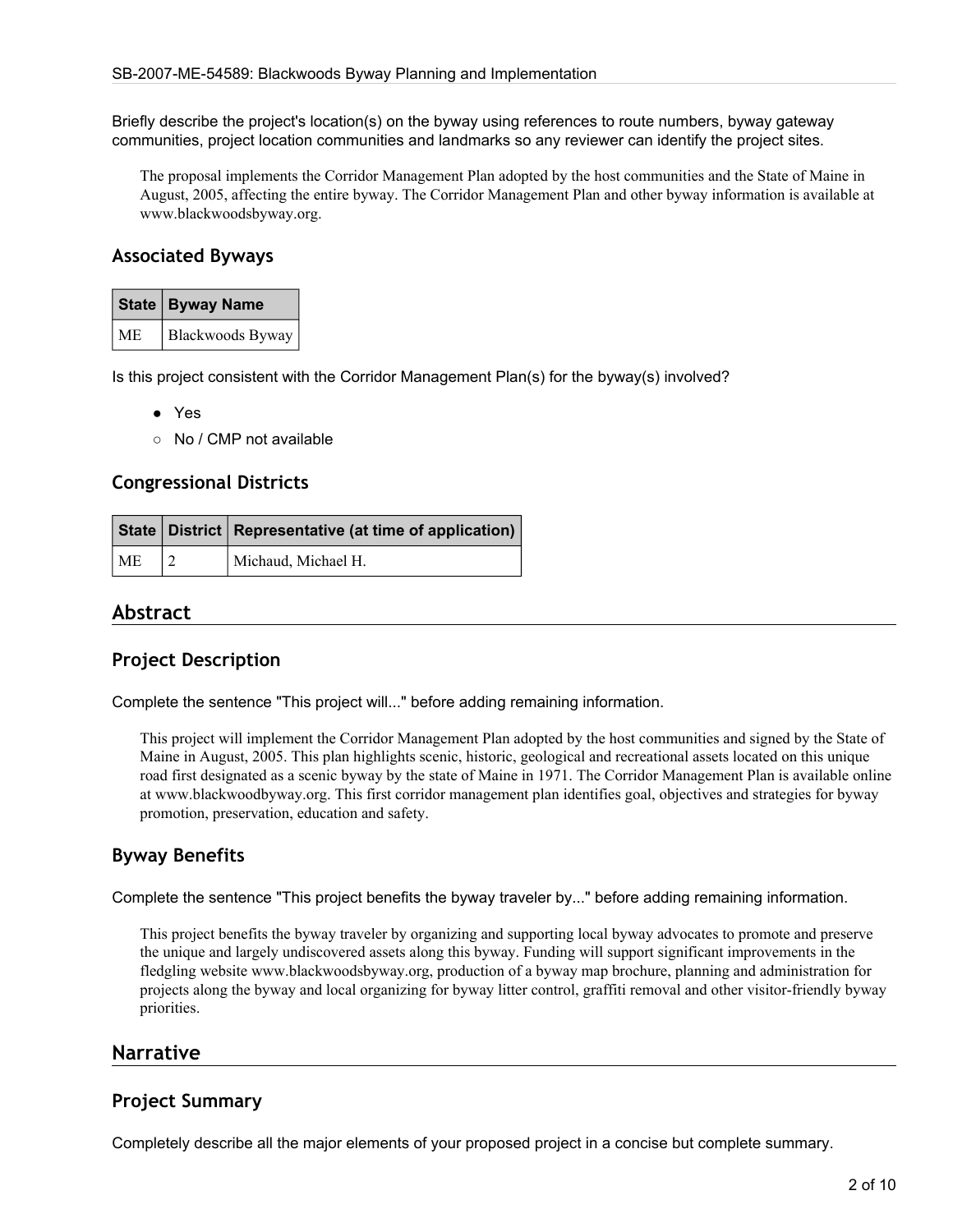Project Summary

- Goals \* This project will implement the Corridor Management Plan adopted by the host communities and signed by the State of Maine in August, 2005.
- A Brief History \* The State of Maine recognized that the Blackwoods Road had the essential characteristics of a scenic byway, and designated as one of the first state scenic byways in 1971. At that time the planning requirements for scenic byways were extremely modest. Documentation for this designation was limited to a few typed pages.

Following the 1971 designation change has come slowly. Among the improvements in the ensuing 35 years are:

- 1. Byway entrance signs were paced on both ends of the byway.
- 2. One short section of Route 182 was rebuilt
- 3. One public boat ramp has been maintained, though some services, such as the privy have been removed from the site.
- 4. A small parking area was walking to another pond
- 5. A ban on personal watercraft have been placed on two pristine lakes along the byway

Not all changes have been planned or positive. In the last thirty years overhead power lines were extended into one portion of the byway, resulting in loss of the historic tree canopy over that section of road. The problem of graffiti on granite rock outcroppings grew, with sporadic efforts to remove paint having limited impacts.

• Corridor Management Plan and New Conservation Controls\* In 2003 the Hancock County Planning Commission and the Washington County Council of Governments worked with residents in Cherryfield, the Unorganized Territories and Franklin to craft a corridor management plan. The plan, available online at www.blackwoodsbyway.org, cleared the final administrative hurdles in August 2005.

The Blackwoods Byway CMP highlights scenic, historic, geological and recreational assets located on this unique road. The layout includes the original 12.5 mile designated byway connecting to historic Maine villages, Franklin and Cherryfield. The visitor experience is somewhat longer, extending several miles on either end into the village centers. The harmony between resource-base communities and the forested mountains that provided the timber for these villages provides visitors with a piece of living history. Visitors can visit historic villages, crystal clear lakes, hiking trails through mountains, wild blueberry barrens, pine forests and rocky ridges. Boating, swimming, fishing, and hunting compliment the network of hiking trails.

Current plans to convert an eighty mile section of inactive rail road track to a multi-use trail will create a unique opportunity for visitors to travel through the Blackwoods by car, bike, horse, snowmobile or ATV. The attached map illustrates the close proximity of the planned rail-trail, which crosses the Blackwoods Byway in the village center of Franklin then again close to the center of Cherryfield.

The plan also documents the state of transportation infrastructure on the byway. As with many scenic roads, the character of the Blackwoods Byway also challenges modern standards for road surface, width, alignment and maintenance. The art of improving this byway will be to balance the introduction of modern standards with preservation of the scenic character of this historic road. Clearly many changes can be made and are advocated by residents along the byway.

• Goals and Objectives \* This first corridor management plan identifies goal, objectives and strategies for byway promotion, preservation, education and safety. The section on Goals, Objectives and Strategies is included with the attachments.

Goal 1: Protect the natural, historic and scenic resources that make this byway unique

Goal 2: Maintain a safe and efficient transportation corridor connecting Cherryfield and Franklin

Goal 3: Promote the local economy through diversified economic activities, including forestry, farming, manufacturing, retail and tourism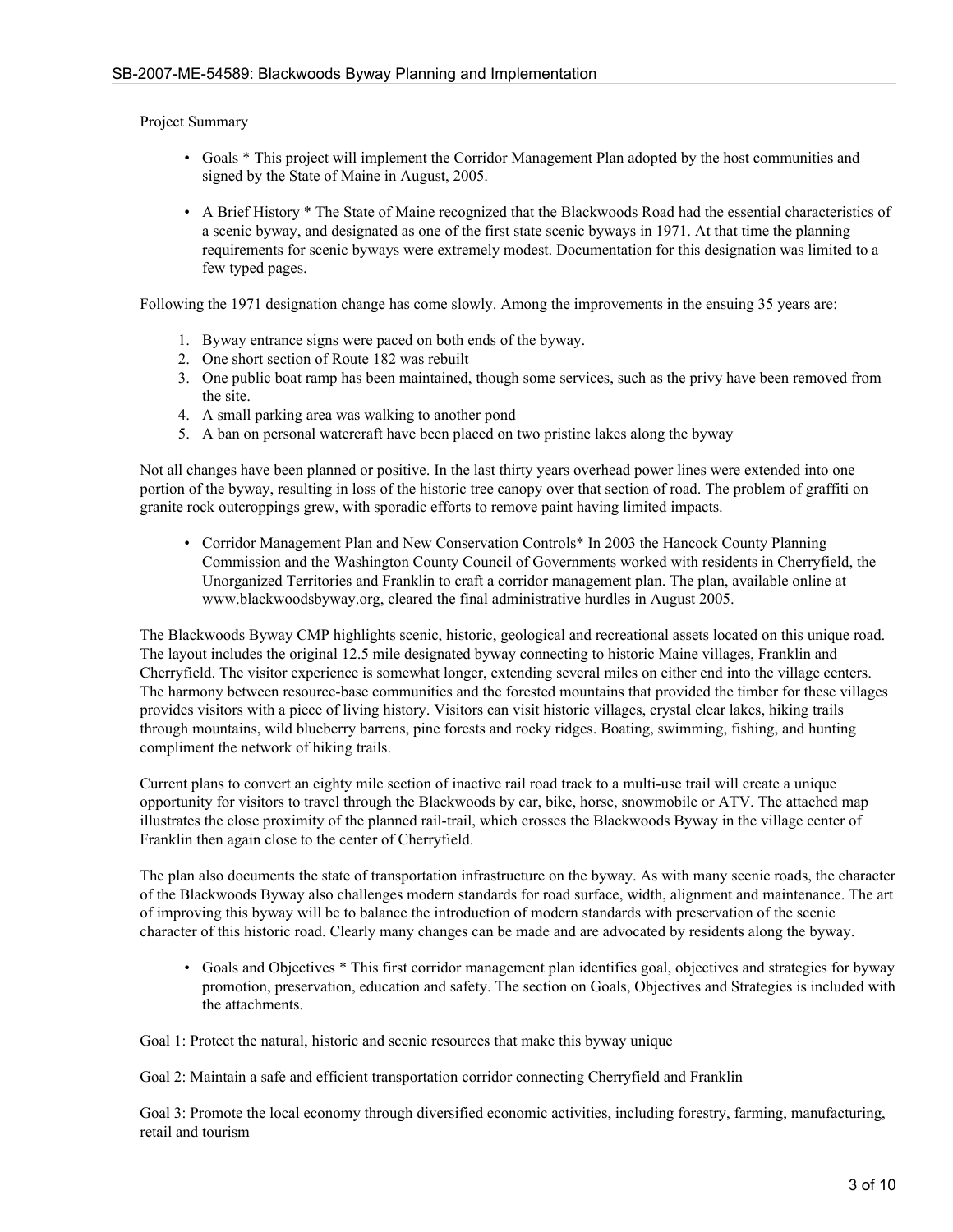Goal 4: Promote community participation in protecting and enhancing the byway

Goal 5: Encourage education about this byway for our residents and visitors

These goals are clearly very general though to a degree we can measure whether we are heading in the right direction. Each of the goals has several milestones, or specific objectives and strategies that we believe will help us to accomplish the objectives. For instance, the second objective under the first goal is, "Maintain a clean and natural environment along the byway that is free of litter and graffiti." The Corridor Committee, Friends of Tunk and Maine Department of transportation assisted community groups to conduct road side cleanups for the last two years. Plans are underway to repeat the cleanup for 2007.

In 2007 the Bureau of Parks and Lands will complete a general management plan governing a large portion of the lands surrounding the byway. This plan creates land use districts, preserving some as wilderness reserves and opening others for additional hiking trails and camping opportunities. Regional land trusts have acquired more than 10,000 additional acres of land near to the byway that will also be preserved for public use. Finally, the Down East Sunrise Trail (www.sunrisetrail.org), an 86 mile rail to trail conversion is moving forward. This trail intersects the byway at both ends, in Franklin and in Cherryfield. This will create new opportunities and will draw many new outdoor-recreation tourists to the region.

#### Workplan for 2008-2009

The confluence of so many pro-conservation and pro-visitation forces in this small part of Eastern Maine has generated a lot of excitement. Local entrepreneurs are awakening to new opportunities in what has been a very tough economy for many yeas. We anticipate that 2008 and 2009 will require higher levels of coordination than in the past. This coordination will take place on several levels:

- 1. Consistent monthly coordinating meetings of the Byway Corridor Committee: including representation of the towns, the Department of Transportation, Department of Conservation, Land Use Regulation Commission, USDA Rural Conservation and Development and regional planning commissions.
- 2. Project construction planning and administration: work during this time period is expected to include improvements to lake access, hiking trail planning, construction and management, addition of visitor amenities and coordination with privately funded initiatives.
- 3. Visitor information and education: this byway has many remarkable assets that are overlooked by motorists as they pass through. We need to increase the amount and quality of information and interpretation along the byway. Funds from this grant will help us to move ahead on planning and implementation of informational programs, both through the byway's website, printed materials and interpretive stations.
- 4. Protection of scenic assets: A conference on Scenic Viewshed Preservation is convening in March, 2007. This conference will launch new initiatives along Maine's byways to open scenic vistas that have been blocked by tree growth as well as protect vistas through better land use planning.

## **Benefit to Byway Traveler**

Describe how the proposed project will benefit a byway traveler, add to their travel experience or fulfill an important objective of your CMP.

Byway travelers are already benefiting from activation of this long dormant byway. Partners from local, regional and state government are working together to improve conditions along the road. The center piece Tunk Lake boat launch area has expanded parking and will soon have a new privy facility. The state increased priority for road resurfacing with is anticipated to occur in 2007 and 2008. Shoulders will be added in several sections which will improve safety and comfort for travelers.

This funding will provide support for local staff to organize community support for the byway, provide area residents and visitors with educational information about the Blackwoods Scenic Byway and fund travel of corridor committee members to state and regional Scenic Byway conferences and workshops.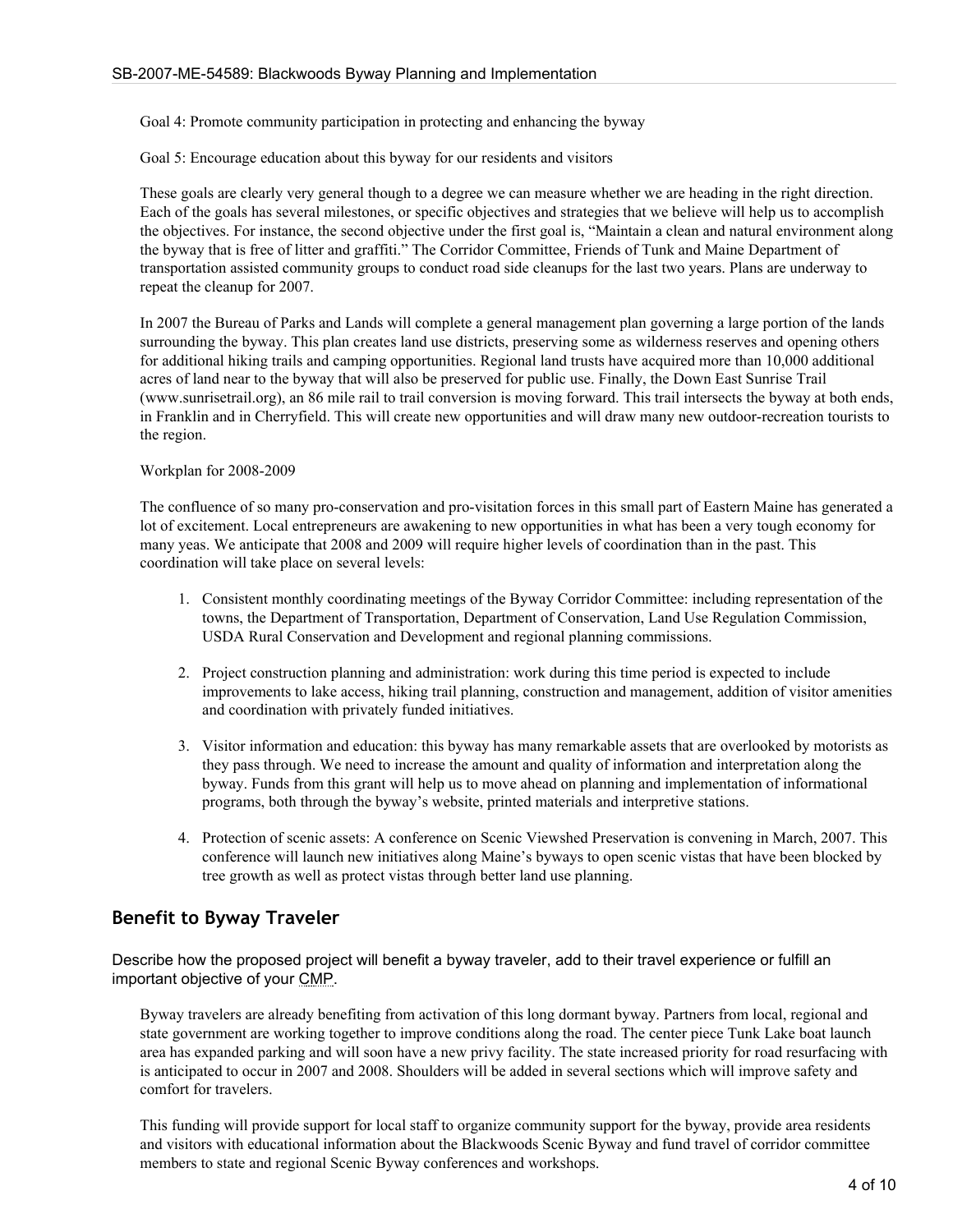The direct benefits to travelers will be most evident in the educational materials that we provide through our website, www.blackwoodsbyway.org, and through state tourism information and in printed maps and brochures.

The larger, indirect benefits arise out of the improvements that we are making to the byway with an activated and organized base of citizens, regional and state representatives.

Our dual goals of promoting preservation and visitation require planning and management. Efforts in the coming year will include coordinating an increasingly complex mix of users, including cars, RVs, ATVs, snowmobiles, bicycles, boats and hikers. As we improve trails that cross and in some cases run parallel to the byway, we will be working to segment our visitors, providing ATV's with multiuse trails and providing hikers and paddlers with quiet places to recreate. Failure to implement this transportation network in coordination with the byway may dampen visitors' experiences and harm the environment.

## **Prior Projects**

Describe any relationship between this project and previously funded National Scenic Byways grant projects. In addition, discuss how the proposed work relates to any multi-year work plan byway leaders have developed.

While one previously funded byway grant is listed for 2006, these funds are yet to pass through the State of Maine for use on the Blackwoods Scenic Byway. As such, all financial support for planning and administration has been supported with state funds and other non-byway federal funds.

However, this grant proposal will follow on the heals of the 2006 Planning and Management grant and will be an important compliment to state and private support that we have received and anticipate receiving in the future. Related projects include:

1) Proposed hiking trail management plan, \$23,000 requested from the Quimby Family Foundation

2) Maine Department of Transportation - major investments planned for improving Route 182 in 2007 and 2008

3) Support from Hancock County and Washington County provided through services of the Hancock County Planning COmmission, the Washington County Council of Governments

4) Staff support from the Maine Department of Transportation, Department of COnservation Bureau of Parks and Lands and Department of Inland Fisheries and Waterways.

5) Volunteer support from the Towns of Cherryfield and Franklin and the Friends of Tunk.

6) Volunteer support from the Down East Sunrise Trails Coalition

This grant will engage staff and volunteers in implementing the action plan described in the Blackwoods Scenic Byway Corridor Management Plan, adopted in 2005.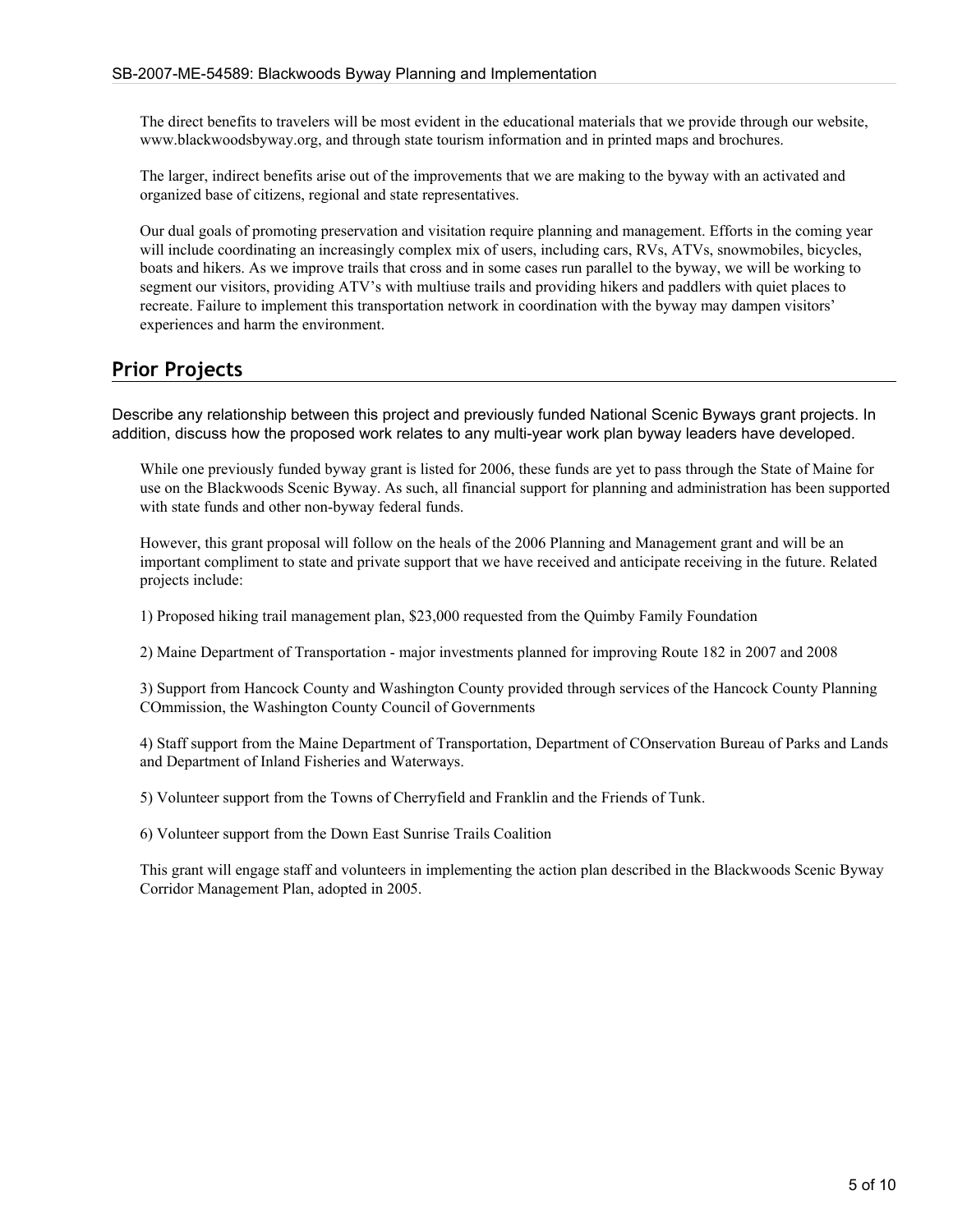## **Project Coordinator**

Please provide contact information for a person responsible for this project.

- Name: James Henry Fisher
	- Title: Senior Planner
- Organization: Hancock County Planning Commission
	- Address: 395 State Street Ellsworth, ME 04605
		- Phone: 207-667-7131
			- Fax: 207-667-2099
		- E-mail: jfisher@hcpcme.org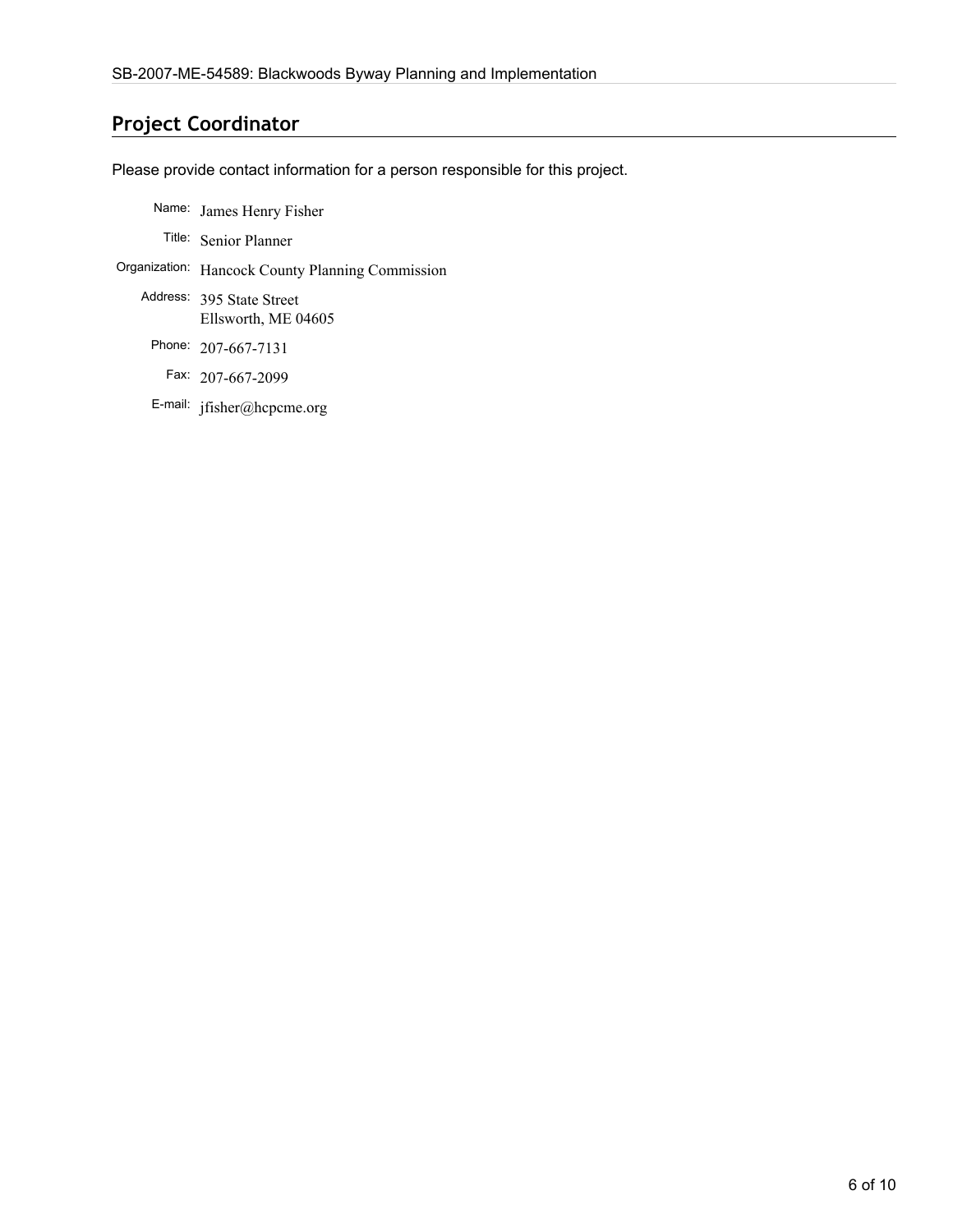## **Work Plan**

| <b>Milestone/Task</b>                                    | <b>Start</b><br><b>Date</b>    | Duration  | <b>Responsible Party</b>                                    | <b>Justification</b>                                                                                                                                                                                                                                                                                                                                                                                                                                                                                                                                                                                     |
|----------------------------------------------------------|--------------------------------|-----------|-------------------------------------------------------------|----------------------------------------------------------------------------------------------------------------------------------------------------------------------------------------------------------------------------------------------------------------------------------------------------------------------------------------------------------------------------------------------------------------------------------------------------------------------------------------------------------------------------------------------------------------------------------------------------------|
| Establish funding<br>agreement with State                | $AAD*$                         |           |                                                             |                                                                                                                                                                                                                                                                                                                                                                                                                                                                                                                                                                                                          |
| Planning and<br>Administration                           | $AAD + 3$<br>days*             | 12 months | Jim Fisher, Hancock<br><b>County Planning</b><br>Commission | This is a support activity that keeps the wheels spinning. Support for planning and administration for<br>the Blackwoods byway will be essential in our second year of activity. In our first year of activity we<br>have assembled tangible support from several state and local organizations. This grant will further our<br>effort to coordinate resources.<br>This work will be carried out by staff from the Hancock County Planning Commission and the<br>Washington County Council of Governments.                                                                                               |
| <b>Corridor Committee</b><br><b>Education and Travel</b> | $AAD + 3$<br>$\frac{days*}{x}$ | 12 months | Jim Fisher, Hancock<br><b>County Planning</b><br>Commission | We propose to set-aside adequate funding for members of this committee to attend Eastern Maine,<br>State of Maine and/or northern New England Scenic Byways and related workshops or conferences. If<br>funds are adequate one representative might also be assisted in attending a national byways<br>conference if any are held during this grant cycle. Our committee, while still relatively new to the<br>byway process, is engaged in a number of parallel planning activities. This support will help them to<br>integrate byway goals and objectives in their broader community service efforts. |
| Marketing and<br>Communications                          | $AAD +$<br>$30 \text{ days}^*$ | 11 months | Jim Fisher, Hancock<br><b>County Planning</b><br>Commission | Pending receipt of planning and administration funds, we have agreed on the need to prepare<br>educational materials to build greater awareness of the byway, increase visitation, and encourage<br>low-impact uses. These are all educational initiatives which we will advance by creating small, but<br>functional visitor brochures and informational postings at a number of popular stops. Funds will be<br>used to improve and maintain the byway webpages and provide press releases to local news<br>organizations about events, including our Annual Earthday roadside cleanup.                |

\* AAD = Actual Award Date (estimated to be March 01, 2008)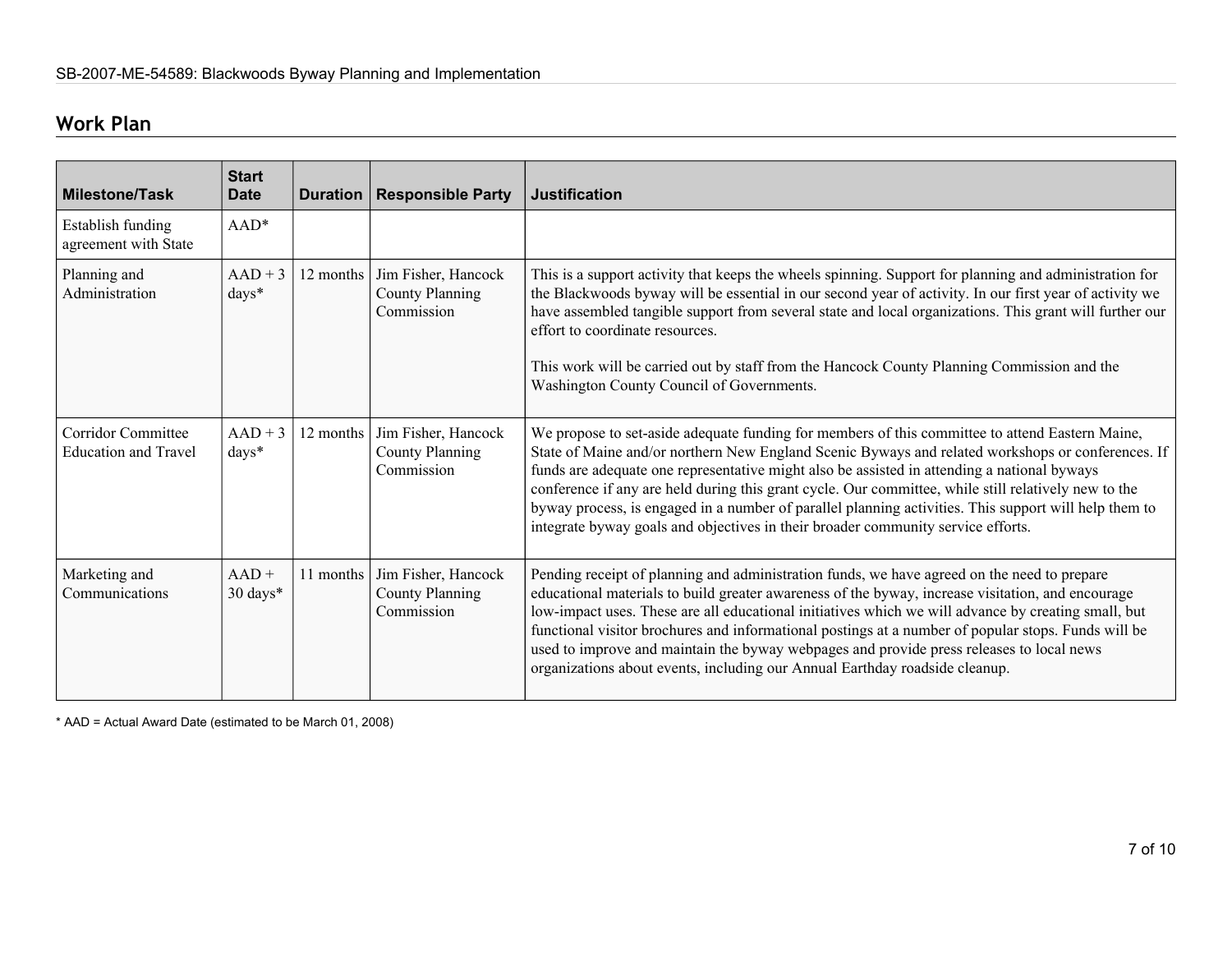## **Budget**

## **Cost Breakdown**

| #            | <b>Description</b>             | <b>Total Cost</b> | <b>Requested</b> | Match   |
|--------------|--------------------------------|-------------------|------------------|---------|
|              | Planning and Administration    | 22,500            | 18,000           | 4,500   |
|              | Marketing and Education        | 6.250             | 5,000            | 1,250   |
|              | Committee Education and Travel | 2,500             | 2,000            | 500     |
| <b>Total</b> |                                | \$31,250          | \$25,000         | \$6,250 |

## **Matching Funds**

| <b>Source</b>                      | <b>Type</b> | <b>Description</b> | Amount  |
|------------------------------------|-------------|--------------------|---------|
| Maine Department of Transportation | Cash        |                    | 6,250   |
| <b>Total</b>                       |             |                    | \$6,250 |

## **Funding Allocation**

Do the byways involved in the project cross any Federal Lands? (Check all that apply)

- Bureau of Indian Affairs
- Bureau of Land Management
- Fish and Wildlife Service
- National Park Service
- USDA Forest Service

If this project is selected for funding, please indicate your preference for carrying out the project (check one):

- FHWA allocates the funds for the project to the State DOT
- FHWA allocates the funds for the project to one of the Federal Land Management agencies marked above (provide contact information below)
- FHWA allocates the funds for the project to an Indian tribe or tribal government (provide contact information below)

If funding should be allocated to a Federal land management agency or Indian tribal organization, please provide contact information for that organization:

Name: Title: Organization: Address: Phone: Fax: E-mail: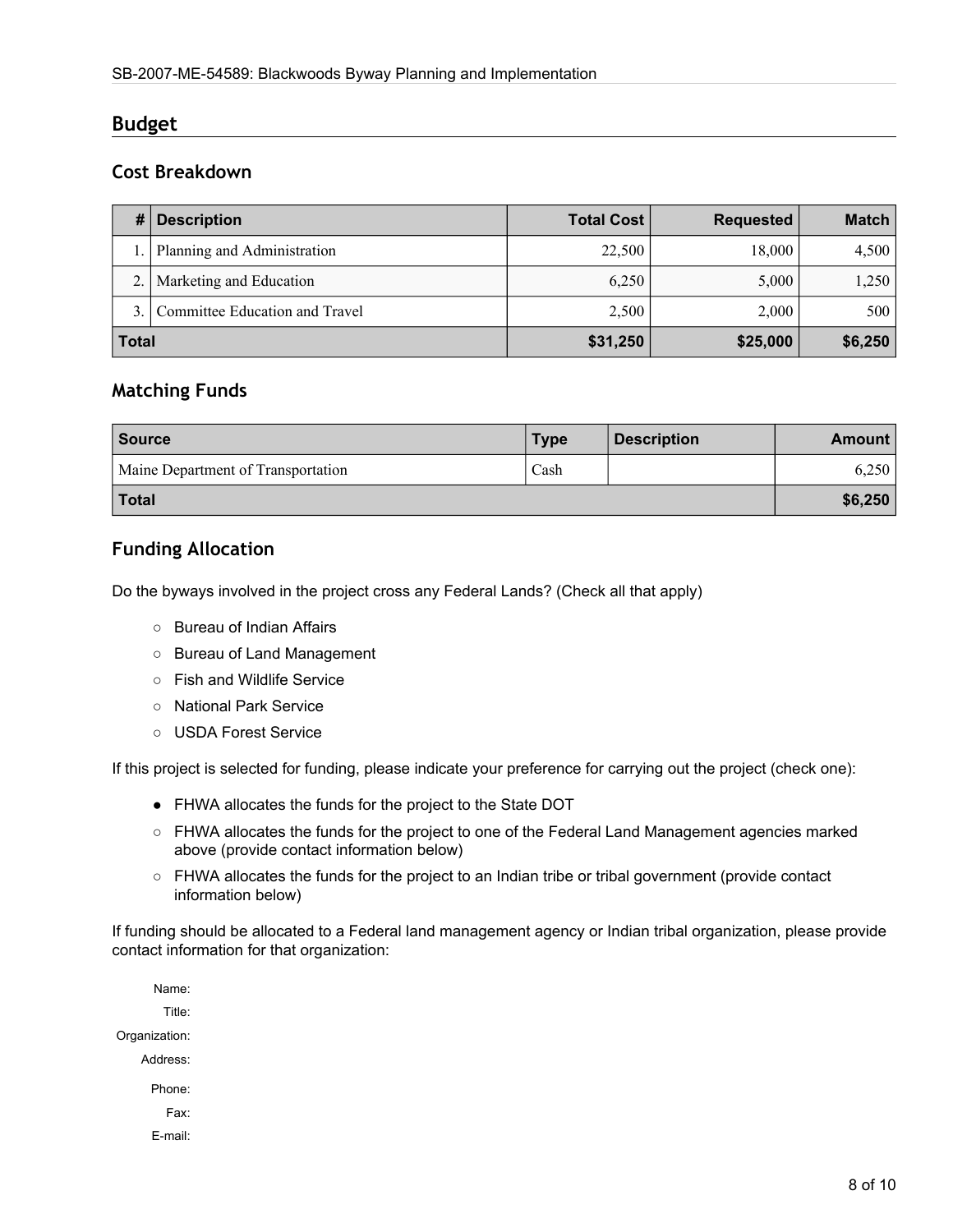## **Application Checklist**

The following statements are for informative purposes. Please read and check each statement.

- I understand that this is a reimbursement program funds are not available up-front.
- I have reviewed and responded to the Complete Application statements as outlined in the Grants Guidance.
- I have been in touch with the State scenic byway coordinator and have responded to recommendations or requirements of the State.
- I have verified with the State byway coordinator that this proposed project can receive authorization to proceed from the State and FHWA division before the end of the fiscal year for which the application is made.

## **Attachments**

Use this as a checklist to verify that all attachments are provided with your printed application.

| <b><i>BOX 100100-010</i></b>                                                                                                                                                     |
|----------------------------------------------------------------------------------------------------------------------------------------------------------------------------------|
| ٠<br>t<br><b>The State</b><br>٠<br>The property of the local<br>state of the state of the country<br>$-1$<br>_<br><b>ALL</b><br>contract in the<br>٠<br><br>m                    |
| 40<br>٠<br>۰<br>-<br>the company of a<br>٠<br>the control of the collection<br><br>dent on status of determined and<br>٠<br>Color Color<br>٠<br>Service of the control<br>-<br>۰ |
|                                                                                                                                                                                  |
|                                                                                                                                                                                  |
| <b>STATE</b>                                                                                                                                                                     |

#### □ **Blackwoods Byway Goals and Objectives**

These are the guiding goals, objectives and strategies that have been incorporated in comprehensive plans for the host communities and signed by the State Byway Committee.

Digital version: **[BlackwoodsVisionGoalsObjectives.PDF](http://www.bywaysonline.org//grants/application/attachments/6057_o89nnl20ug.PDF)** (40.3 KB)

| ٠<br>--                                                               |
|-----------------------------------------------------------------------|
| ٠<br><b>ELEVATIVE</b><br>٠<br>۰<br>×<br>٠<br>в<br><b>Calling</b><br>a |
|                                                                       |
| <b>College Card</b>                                                   |

**Blackwoods Byway Action Plan**<br>
This six year plan implements the<br>
This six year plan implements the<br>
This grant will use this document This six year plan implements the goals and objectives adopted for the Blackwoods byway. This grant will use this document to guide activities of the committee.

Digital version: [BlackwoodsActionPlan.PDF](http://www.bywaysonline.org//grants/application/attachments/6058_g5jk36ne39.PDF) (21.7 KB)

#### □ **Blackwoods Byway Map**

This map indicates the location of the proposed planning and administrative activities. Detailed maps are available on request.

Digital version: [blackwoodsbywaymap.JPG](http://www.bywaysonline.org//grants/application/attachments/6059_xt56qv6fq9.JPG) (134.9 KB)